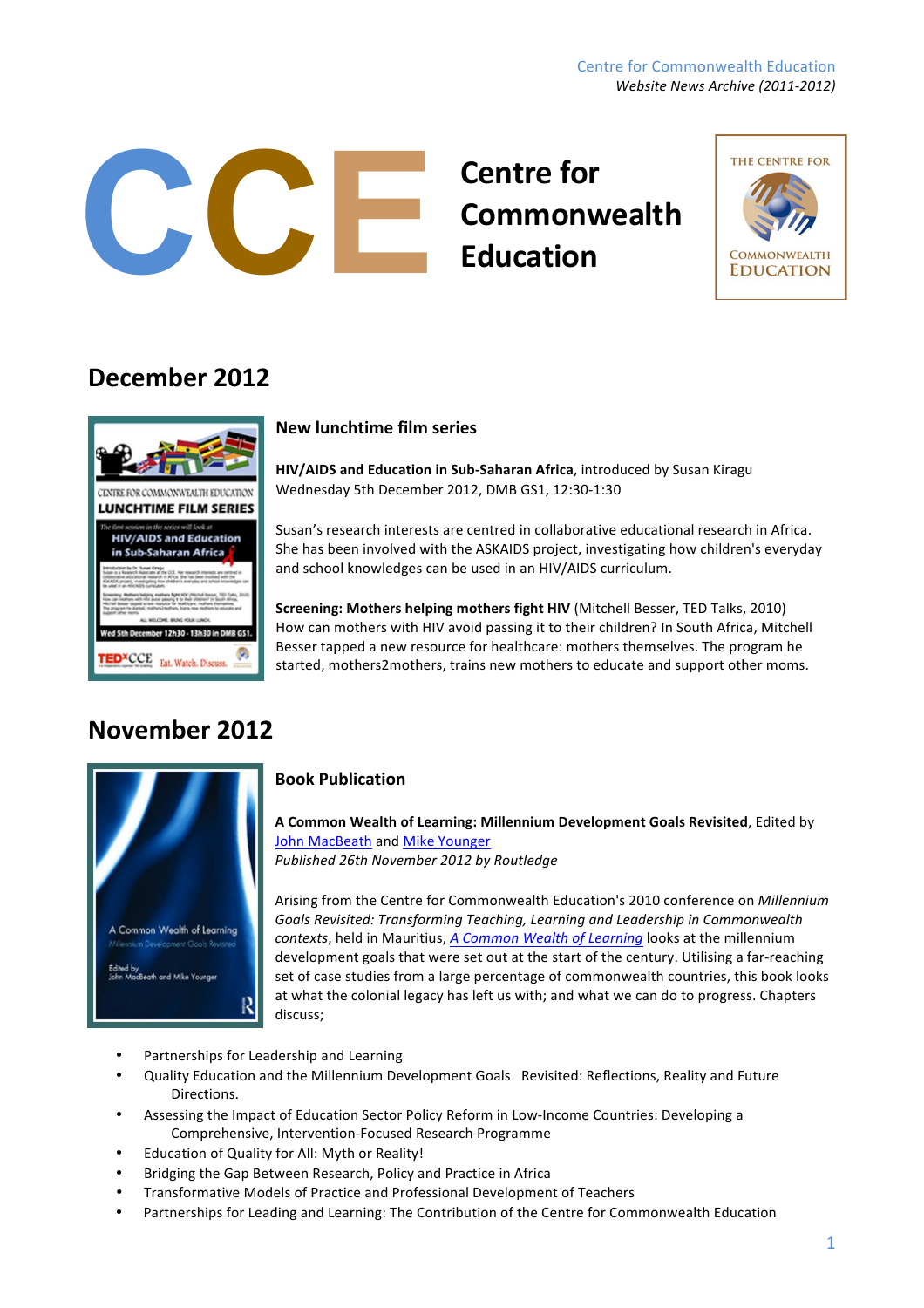#### Centre for Commonwealth Education Website News Archive (2011-2012)

### **Malala'Day'Vigil**

10th November was designated as the 'Malala Day' of direct action by the United Nations in honour of 15-year-old Malala Yousafzai who was shot in the head by Taliban gunmen while on a school bus on 10th October. Members of the Faculty of Education were among those who gathered outside Great St. Mary's, Cambridge at sunset on Saturday for a candlelight vigil to show support for Malala and 32 million girls denied access to education. Similar events took place around the world. For further information see: http://educationenvoy.org/



#### Learning Circles in Malaysian primary schools

John MacBeath, Maurice Galton and Suseela Malakolunthu collaborated on an initiative to develop Learning Communities across diverse ethnic groups in Malaysian primary schools. The intention was to address the divide between national schools which use Malay as the medium of instruction and vernacular schools that use Tamil and Mandarin. While the national schools cater for all ethnic students of Malaysian origin, the vernacular schools are typically confined to the Indian, especially Tamil speaking, and Chinese communities. A recent trend also shows more ethnic students registering in vernacular schools. With respect to teaching and learning, all three streams of schools are controlled centrally, following the same broad guidelines for administration, curriculum / syllabus, and assessment. On completion of primary education the students join common secondary schools. How well the three streams of students integrate academically and socially in secondary schools has become a major concern in recent years, with increasing polaristion along ethinic lines. The government Vision School policy attempted to address the issue with some success, but further research is needed.

This project aim was to create mixed Learning Circles of teachers by establishing a network of schools and supporting them, using the Leadership for Learning framework developed by John MacBeath, piloted with English teachers from 10 schools in the Gombak District in Kuala Lumpur. Through the combined approach of working with school headteachers, promoting teaching practices that shift focus from procedural pedagogy to subject matter content, and providing a support network so that any problems that arise can be shared, it is hoped that the Learning Circles will result in improved relationships, greater understanding and respect between different ethnic groups.

#### **CCE Visitor**

Patricia George from the Ministry of Education in Antigua, visited CCE for three weeks during November to work with colleagues on the Raising boys' achievement within an inclusive context in Antigua and Barbuda initiative. Further information is available from the project webpages. During her visit Patricia gave a seminar on Opportunities, Risks and Challenges in Paradise: Education Issues for the Future in Antigua and Barbuda. For further information on this and other seminars in the CCE series, see our seminars page.

### **October'2012**



### **Cake Sale in aid of Zambian school**

Sara Hennessy and her daughter Georgia organised a coffee morning in aid of the Open Arms school in Zambia, a rural community school that is housed in an old piggery. Georgia and her friend Saffron were undertaking voluntary work at the school as teaching assistants for three months during their gap year, and baked cakes and organised events to raise funds for the trip. Donations of teaching materials, writing or art materials for the school very welcome.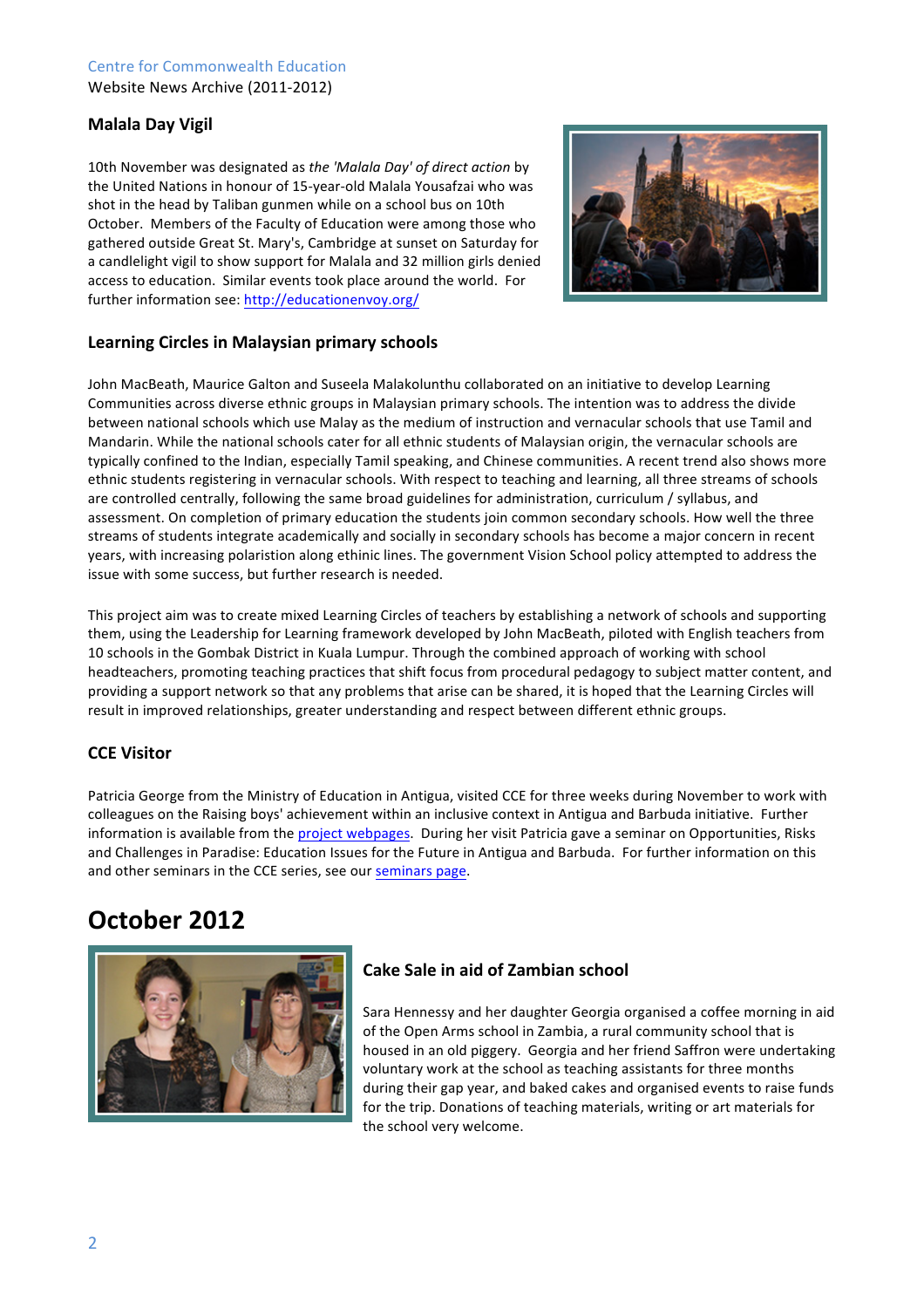#### Centre for Commonwealth Education *Website News Archive (2011-2012)*

### **MPhil'Graduation**

Congratulations to Emmanuel Kamuli who returned to Cambridge for his MPhil Graduation at Fitzwilliam College, based in Trumpington House from 22-25 October. Photograph by Lafayette photography

#### **Visiting Scholar**

Dr Rafat Nabi also returned to CCE in October. During her visit, Dr Nabi presented a seminar entitled Education, a ray of hope touches the nomadic children of Afghanistan: experience of SCA. See forthcoming seminars for details and abstract.

### September 2012

#### **Caribbean'Poetry'Conference**

From 20-22 September, CCE and Homerton hosted an inspirational, highly successful and truly international conference on The Power of Caribbean Poetry - Word and Sound. The conference brought together a combination of legendary poets and expert academics, offering delegates the opportunity to attend readings and poetry entertainment sessions as well as participating in academic sessions and teacher focused workshops.

Photo: (left to right) Mervyn Morris, John Agard, Linton Kwesi Johnson, Olive Senior, Christian Campbell

The conference was featured in the University of Cambridge publication, Research Horizons. The full article and several blogs posted by participants are available on the conference page. For further information and a full conference report, see the Caribbean Poetry Project website.

**Announcement** - We are pleased to announce that Prof Yaw Ankomah has been appointed Director of the Institute for Educational Planning and Administration at the University of Cape Coast, taking over from Professor George Oduro who has been a key member of the Research and Development Team on the Building Headteachers' Leadership Capacity for Enhancing Quality Teaching and Learning in Ghanaian Basic Schools. We look forward to ongoing collaboration.

# **July'2012**

Laptops for Nigeria - During 2011 Solomon Kazzah, Head of IT at Kaduna State College of Education, Nigeria undertook a 3 month placement at the Centre for Commonwealth Education (CCE) / Faculty of Education (funded by a Commonwealth Professional Fellowship). The link between the two organisations was recently strengthened when the CCE / Faculty were were able to donate 11 second-hand laptop computers to Kaduna for use by students/staff at the College.





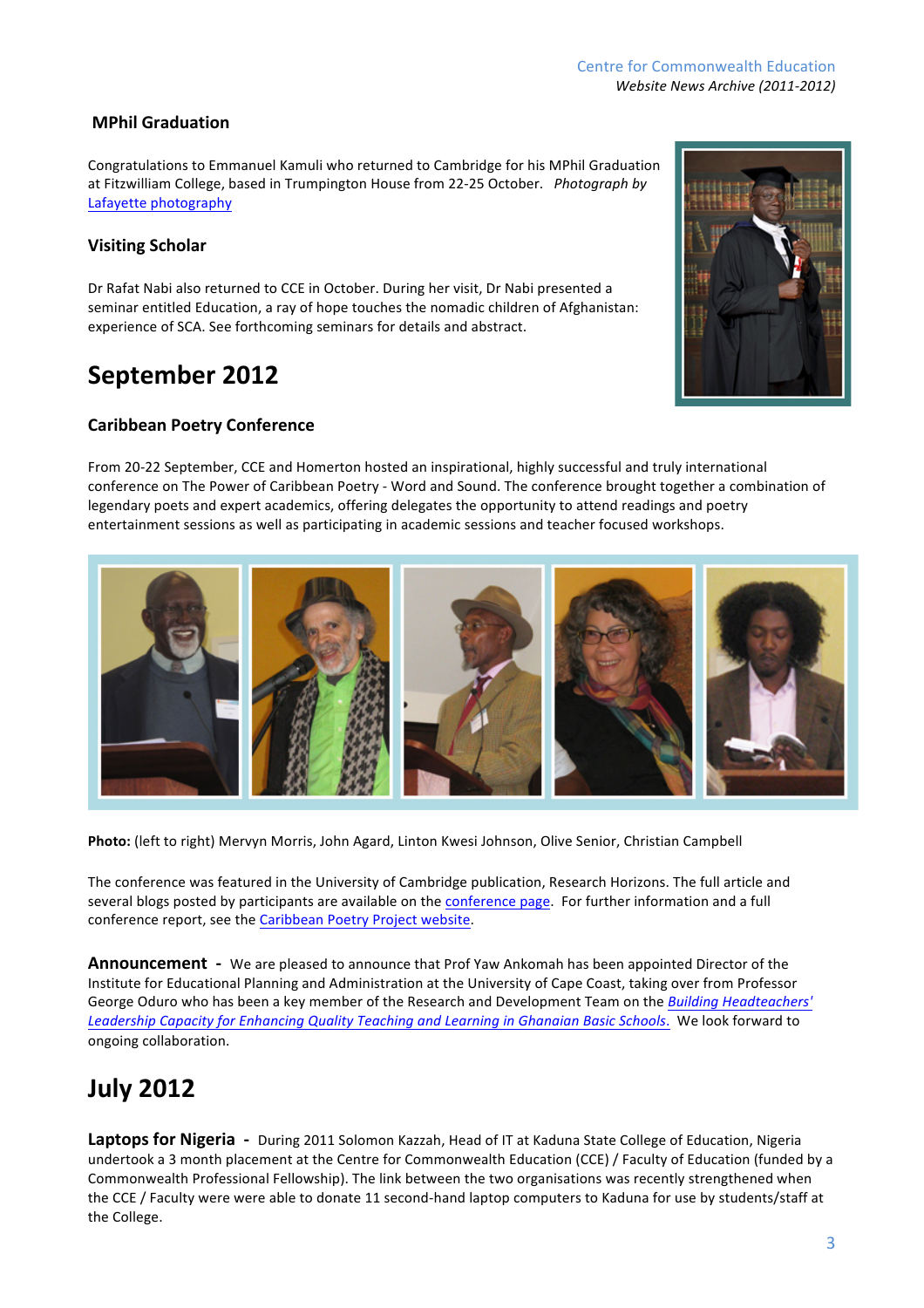### **June'2012**

**Research Horizons** - An article on Phase 1 of the ASKAIDS project is featured in the University of Cambridge Research News, together with a link to an interview with Dr. Colleen McLaughlin. Breaking sex education taboos in Africa to tackle AIDS.

# **May'2012''**

A video of Tim Unwin's presentation on *Technology and development: the contribution of OER* from the CCE seminar series is now available on the CCE Seminar page, with alternative formats available via the University's Streaming Media Service at http://sms.cam.ac.uk/collection/1257109.

A collection of video presentations from the conference on *Education and the transformation of young women's lives: Commonwealth perspectives* (October 2011) is also available at: http://sms.cam.ac.uk/collection/1253831

# **April'2012**

The ASKAIDS team held a series of dissemination seminars in Manzini, Swaziland, Cape Town, Dar es Salaam and Nairobi following the publication of Old Enough to Know: Consulting Children on African Sexualities. *More* ...

# **February'2012**

**CCE Visiting Scholar** - Dr Rafat Nabi joined CCE as a Visiting Scholar for three separate months, February-March 2012 / July 2012 / December 2012, attached to the Centre for Commonwealth Education. Hosted by Dr Alicia Fentiman, she worked collaboratively with Alicia and with Professor Alan Rogers (UEA), on a project on Communitybased schooling for the education of children (especially girls) among the nomadic/pastoralist populations of the Kuchi of Afghanistan-Pakistan).

Dr Nabi worked with the Aga Khan Foundation for many years on a variety of educational projects including girls' schooling (formal and non-formal) and adult literacy. Her doctoral studies were in education (University of Bristol 1992-5: teacher training in rural areas of Pakistan) and she recently completed an ethnographic research study of everyday literacies among non-literate adults in Pakistan (published as Hidden Literacies: ethnographic studies of literacy and numeracy in Pakistan, 2009). She worked in Afghanistan for the Swedish Committee for Afghanistan for the past three years.

**Comic Relief / VSO visit of Ghana headteachers to Cambridge - A group of headteachers and circuit** supervisors from northern Ghana spent a day in Cambridge during their recent VSO-coordinated visit to the UK. Funded by Comic Relief, VSO is working in partnership with the Ghana Education Service and other organisations to implement a five year education programme in northern Ghana called TENI (Tackling Education Needs Inclusively). *More...*

### **January'2012**

**Staff update:** We are pleased to welcome Stephen Jull who joins the Centre to work with John MacBeath, Sue Swaffield, George Oduro and Alfred Ampah-Mensah on the initiative in Ghana: Building Headteachers' Leadership Capacity for Enhancing Quality Teaching and Learning in Ghanaian Basic Schools.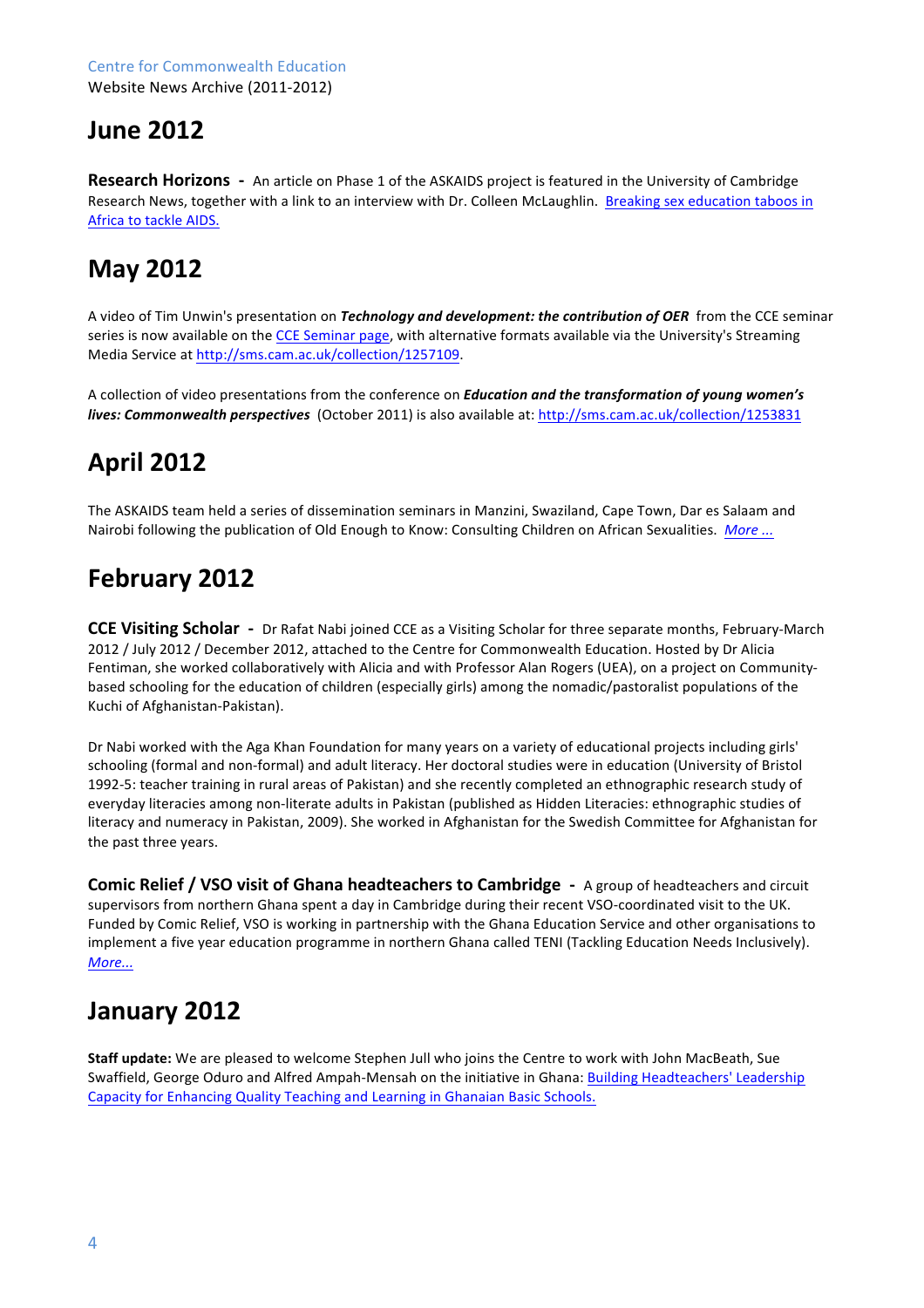### **November'2011**

On 15th November the Centre hosted a welcome event for Commonwealth MPhil and PhD students at the Faculty to get to know one another and discuss opportunities for further events. Possibilities being explored include social events such as film screenings, seminars and maybe a reading/discussion group.

# **October'2011**

The ANTSIT project is featured in the Humanitarian Centre's 2011 Cambridge International Development report: ICTD4 (see page 27): www.humanitariancentre.org/wp-content/uploads/2010/09/2011-International-Development-Report.pdf

# September 2011

**Staff update:** We are pleased to welcome Seonghye Moon who joins the Centre as a Research Assistant working on the Pedagogy initiative. She has recently completed her PhD at Reading and will be working with CCE for six months analysing video data from Tanzania.

# **July'2011**

Solomon Kazzah, Head of IT at Kaduna State College of Education, Nigeria has been awarded a Commonwealth Professional Fellowship to undertake a 3 month work placement at the Faculty (hosted by the Centre for Commonwealth Education and the IT Department) from 26th Sept - 16th December.

Whilst in Cambridge, Solomon will collaborate with colleagues in Cambridge to develop a project which will benefit both the Faculty and Kaduna State College of Education. At the same time, he hopes to gain a broad understanding of how the Faculty uses information technology in all areas of teaching, administration and research. On his return to Nigeria he would like to:

- Improve the ICT infrastructure in the College
- Expand the use of ICT in teaching and learning by cascading his learning through training sessions and setting up a community of Teachers for ICT in Teaching/Learning
- Implement distance and virtual learning to help meet the demand for teacher training courses which exceeds the physical resources of the college to accommodate and cater for the number of students seeking admission.
- Develop online in-service teacher training programmes
- Produce quality e-learning materials
- Change to a digital library

**The Caribbean Poetry Project** - The Caribbean Poetry Project (2010-2012), headed by Professor Morag Styles, involves collaboration between the University of Cambridge and the University of the West Indies with links to the Online Poetry Archive. The Poet Laureate is patron and advisory poets include John Agard, Edward Baugh, Kamau Brathwaite, Mervyn Morris, Olive Senior and Benjamin Zephaniah. Among the other project outcomes which will include joint international research, the team have collaborated to devise a core Teaching Caribbean Poetry course which is being taught (or is soon to be) variously as part of a BEd course to undergraduates, a masters unit for higher degree students and a CPD course for teachers in Barbados, Cambridge, Jamaica and Trinidad. The book of the course will be published next year. A conference on THE POWER OF CARIBBEAN POETRY - WORD AND SOUND will be held at Homerton College and Cambridge Faculty of Education on 20-22 September 2012 with a Call for Papers soon to go out. Speakers include John Agard, Kei Miler, Mervyn Morris, Grace Nichols, Velma Pollard and Olive Senior. For further information, please consult the project website - http://caribbeanpoetry.educ.cam.ac.uk.